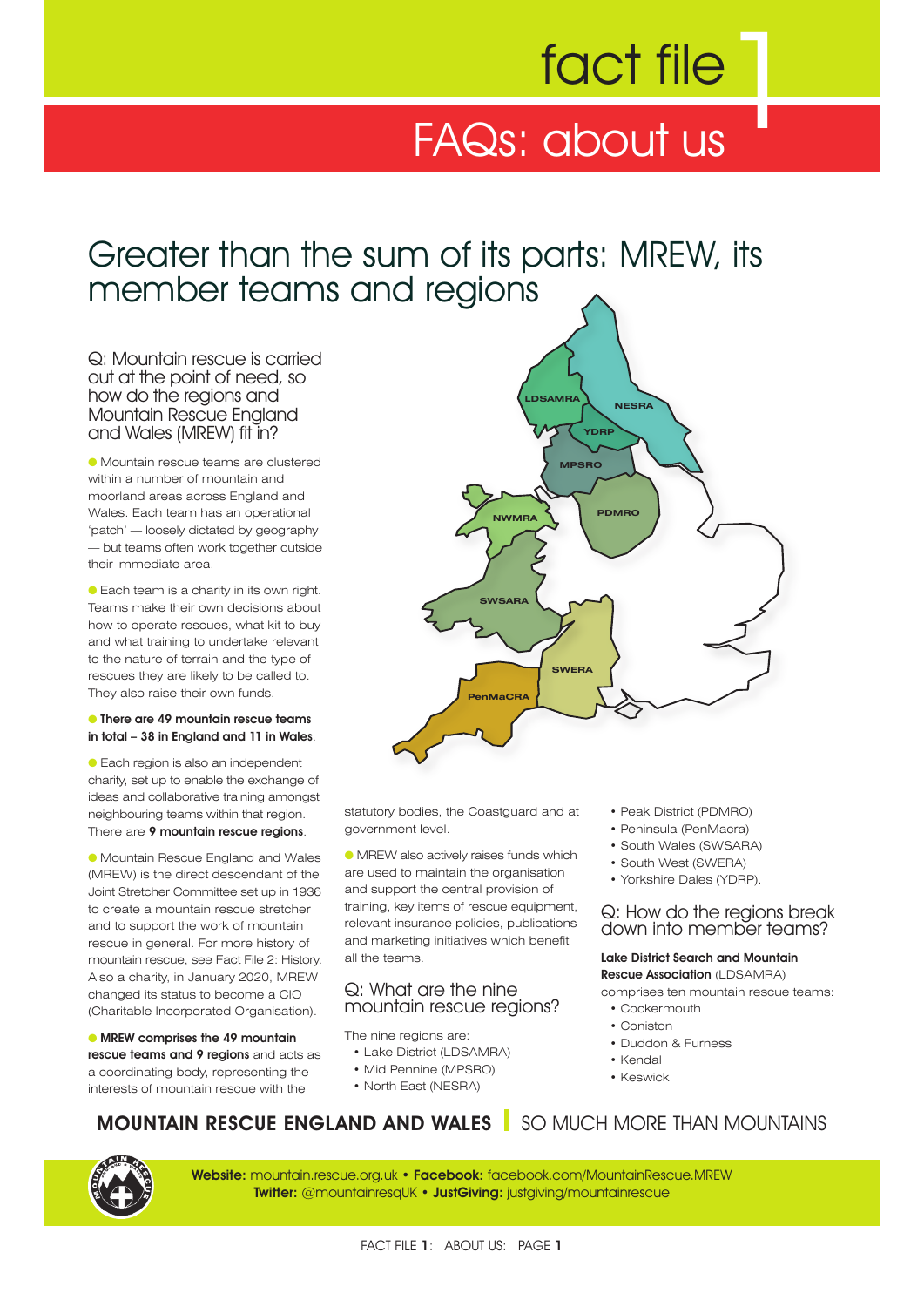# 1 fact file FAQs: about us

- Kirkby Stephen
- Langdale Ambleside
- Patterdale
- Penrith
- Wasdale.

**Mid Pennine Search and Rescue Organisation** (MPSRO) comprises five mountain rescue teams:

- Bolton
- Bowland Pennine
- Calder Valley
- Holme Valley
- Rossendale & Pendle.

#### **North East Search & Rescue Association**

(NESRA) comprises five mountain

rescue teams:

- Cleveland
- North of Tyne
- Northumberland National Park
- Swaledale
- Teesdale & Weardale.

#### **North Wales Mountain Rescue**

**Association** (NWMRA) comprises six

- mountain rescue teams:
	- Aberdyfi
	- Aberglaslyn
	- Llanberis
	- North East Wales
	- Ogwen Valley
	- South Snowdonia.

#### **Peak District Mountain Rescue**

**Organisation** (PDMRO) comprises

seven mountain rescue teams:

- Buxton
- Derby
- Edale
- Glossop
- Kinder
- Oldham
- Woodhead.

#### **Peninsula Mountain and Cave Rescue**

**Association** (PenMaCra) comprises six mountain rescue teams:

- Cornwall East
- Cornwall West
- Dartmoor Ashburton



Lakes dog handler John Leadbetter with Skye © Daryl Garfield.

- Dartmoor Okehampton
- Dartmoor Plymouth
- Dartmoor Tavistock
- Exmoor.

#### **South Wales Search and Rescue**

**Association** (SWSARA) comprises four

mountain rescue teams:

- Brecon
- Central Beacons
- Longtown
- Western Beacons.

#### **South West England Rescue Association**

(SWERA) comprises two mountain rescue teams:

- Avon & Somerset
- Severn Area.

**Yorkshire Dales Rescue Panel** (YDRP) comprises three mountain rescue teams:

- Cave Rescue Organisation
- Scarborough & Ryedale
- Upper Wharfedale.

#### Q: How do the search and rescue dogs work with the mountain rescue teams?

● Over and above their regular team training, a number of team members also train as either mountain or trailing search dog handlers (with some undertaking training in both specialties).

The five dog groups within MREW:

- SARDA England
	- SARDA Wales
	- SARDA South Wales
	- Lake District Mountain Rescue
	- Search Dogs
- NSARDA.

● The majority of search dogs are Border collies, although other breeds include the Labrador and German Shepherd Dogs.

● The air scenting search dog is trained to locate human scent on the wind, then follow that scent to its source. Scent is

## **MOUNTAIN RESCUE ENGLAND AND WALES** SO MUCH MORE THAN MOUNTAINS

**Website:** mountain.rescue.org.uk • **Facebook:** facebook.com/MountainRescue.MREW **Twitter:** @mountainresqUK • **JustGiving:** justgiving/mountainrescue